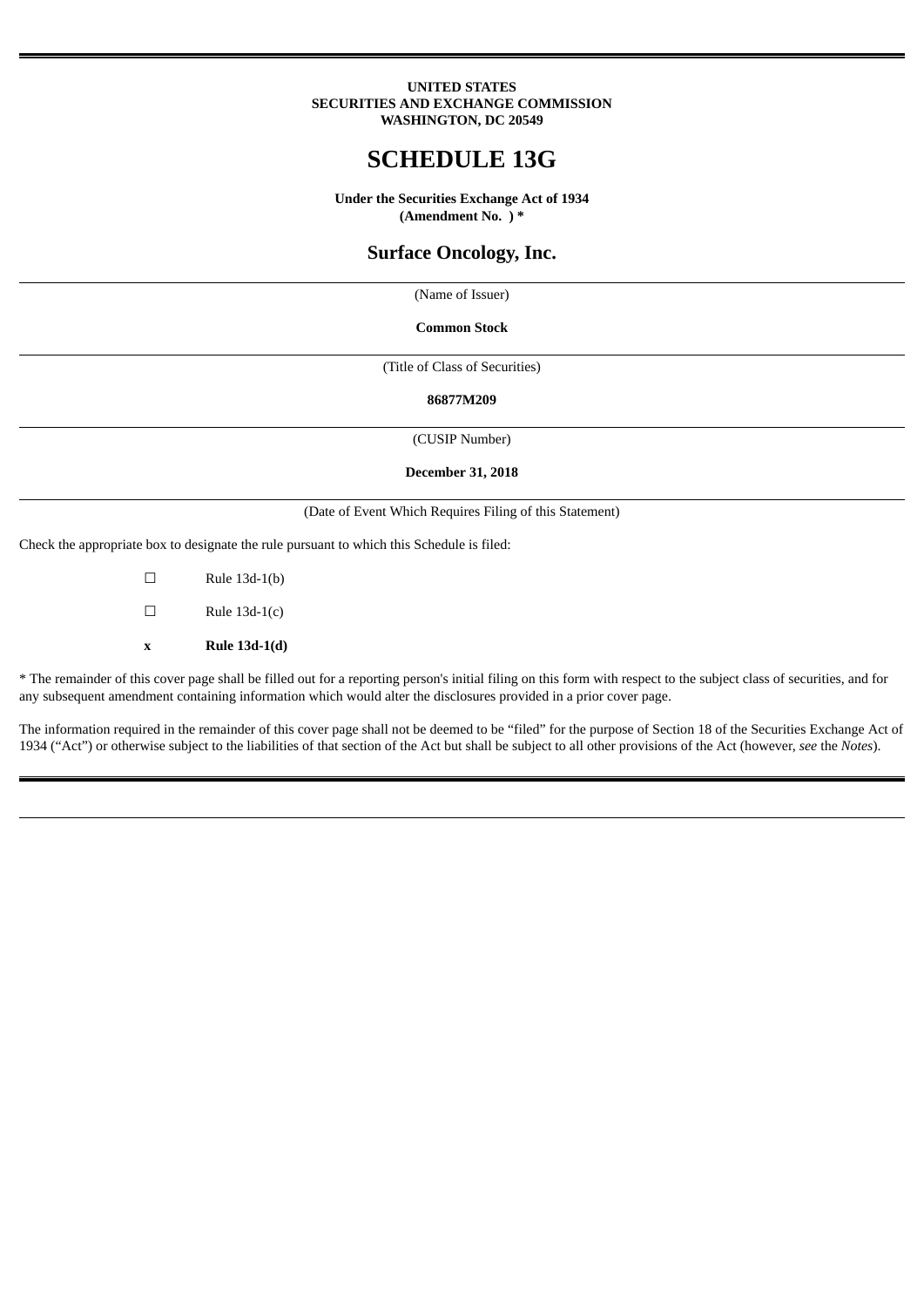# CUSIP 86877M209 Page 2 of 10

| 1.               | <b>Names of Reporting Persons</b>                                                          |    |                                                                     |  |  |
|------------------|--------------------------------------------------------------------------------------------|----|---------------------------------------------------------------------|--|--|
|                  | Lilly Ventures Fund I, LLC                                                                 |    |                                                                     |  |  |
| $\overline{2}$ . |                                                                                            |    | Check the Appropriate Box if a Member of a Group (see instructions) |  |  |
|                  | (a) $\square$<br>(b) x(1)                                                                  |    |                                                                     |  |  |
| $\overline{3}$ . | <b>SEC USE ONLY</b>                                                                        |    |                                                                     |  |  |
| $\overline{4}$ . | Citizenship or Place of Organization                                                       |    |                                                                     |  |  |
|                  | Delaware                                                                                   |    |                                                                     |  |  |
|                  |                                                                                            | 5. | <b>Sole Voting Power</b>                                            |  |  |
|                  |                                                                                            |    | $\bf{0}$                                                            |  |  |
|                  | Number of                                                                                  | 6. | <b>Shared Voting Power</b>                                          |  |  |
|                  | <b>Shares</b><br>Beneficially                                                              |    | 3,447,817(2)                                                        |  |  |
|                  | Owned by<br>Each                                                                           | 7. | Sole Dispositive Power                                              |  |  |
|                  | Reporting<br>Person With:                                                                  |    | $\boldsymbol{0}$                                                    |  |  |
|                  |                                                                                            | 8. | <b>Shared Dispositive Power</b>                                     |  |  |
|                  |                                                                                            |    | 3,447,817(2)                                                        |  |  |
| 9.               |                                                                                            |    | Aggregate Amount Beneficially Owned by Each Reporting Person        |  |  |
|                  | 3,447,817                                                                                  |    |                                                                     |  |  |
| 10.              | Check if the Aggregate Amount in Row (9) Excludes Certain Shares (see instructions) $\Box$ |    |                                                                     |  |  |
| 11.              | Percent of Class Represented by Amount in Row 9                                            |    |                                                                     |  |  |
|                  | $12.5\%$ (3)                                                                               |    |                                                                     |  |  |
| 12.              | Type of Reporting Person (see instructions)                                                |    |                                                                     |  |  |
|                  | 00                                                                                         |    |                                                                     |  |  |
|                  |                                                                                            |    |                                                                     |  |  |

- (1) Lilly Ventures Fund I, LLC ("LV"), LV Management Group, LLC ("LV Management"), S. Edward Torres, Steven E. Hall, Ph.D. and Armen B. Shanafelt, Ph.D. (collectively, the "Reporting Persons") may be considered members of a group for purposes of this Schedule 13G.
- (2) As described in Item 4 below, LV owns 3,447,817 shares of the Issuer's Common Stock. LV Management is the management company for LV and has voting and dispositive power over the shares held by LV. LV Management's voting and dispositive decisions with respect to the shares held by LV are made by LV Management's management committee, which consists of Mr. Torres and Drs. Hall and Shanafelt. As such, each of the Reporting Persons share voting and dispositive power with respect to the shares held by LV.
- (3) This percentage is calculated based upon 27,681,724 outstanding shares of Common Stock of the Issuer as of November 8, 2018, as reported in the Issuer's Quarterly Report on Form 10-Q for the quarter ended September 30, 2018 as filed with the Securities and Exchange Commission on November 13, 2018.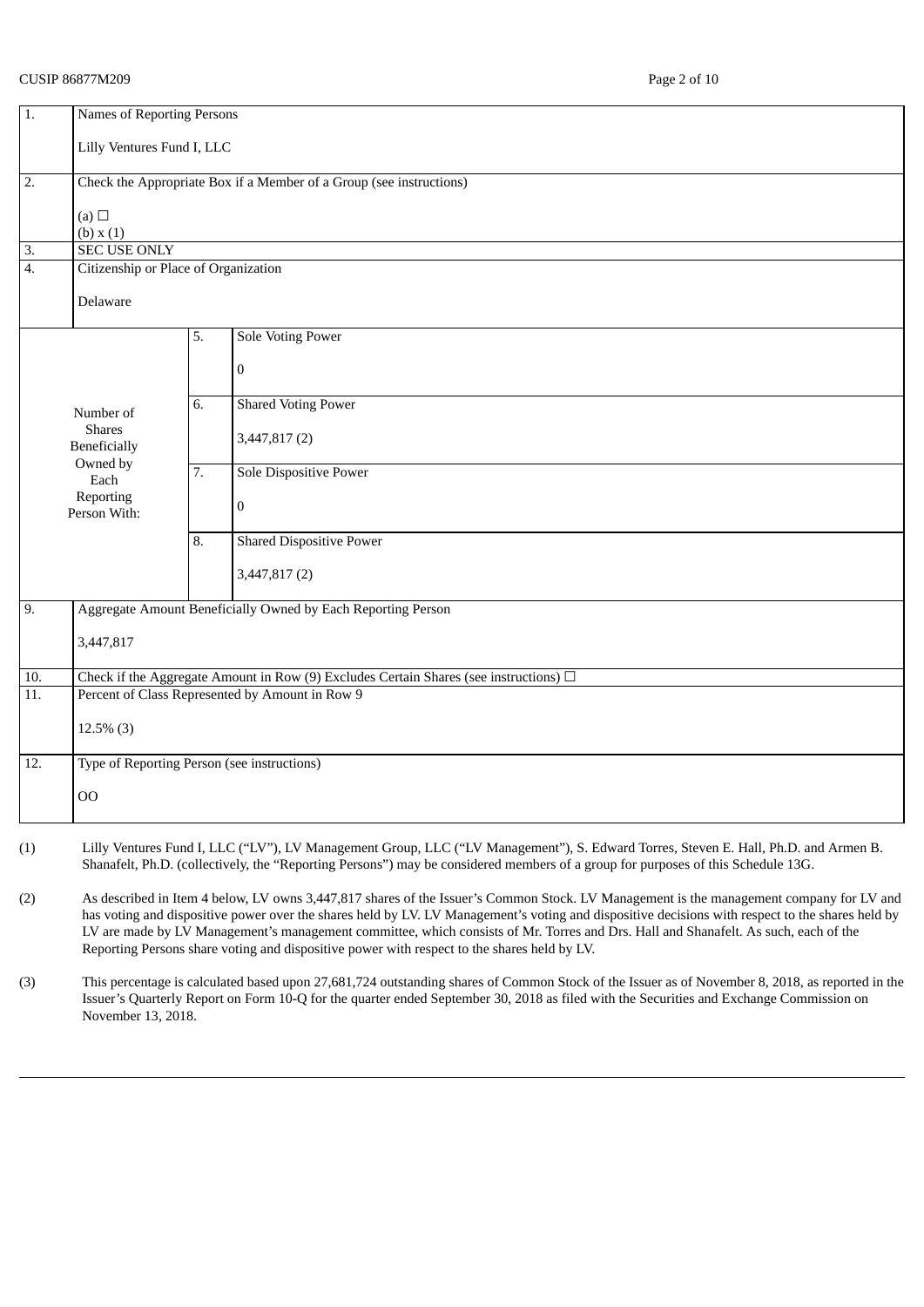# CUSIP 86877M209 Page 3 of 10

| $\overline{1}$ .  | Names of Reporting Persons                                                                                                                    |    |                                                                     |  |  |
|-------------------|-----------------------------------------------------------------------------------------------------------------------------------------------|----|---------------------------------------------------------------------|--|--|
|                   | LV Management Group, LLC                                                                                                                      |    |                                                                     |  |  |
|                   |                                                                                                                                               |    |                                                                     |  |  |
| 2.                |                                                                                                                                               |    | Check the Appropriate Box if a Member of a Group (see instructions) |  |  |
|                   |                                                                                                                                               |    |                                                                     |  |  |
|                   | (a)<br>(b) x(1)                                                                                                                               |    |                                                                     |  |  |
| $\overline{3}$ .  | <b>SEC USE ONLY</b>                                                                                                                           |    |                                                                     |  |  |
| $\overline{4}$ .  | Citizenship or Place of Organization                                                                                                          |    |                                                                     |  |  |
|                   |                                                                                                                                               |    |                                                                     |  |  |
|                   | Delaware                                                                                                                                      |    |                                                                     |  |  |
|                   |                                                                                                                                               | 5. | <b>Sole Voting Power</b>                                            |  |  |
|                   |                                                                                                                                               |    |                                                                     |  |  |
|                   |                                                                                                                                               |    | $\boldsymbol{0}$                                                    |  |  |
|                   |                                                                                                                                               | 6. | <b>Shared Voting Power</b>                                          |  |  |
|                   | Number of<br><b>Shares</b>                                                                                                                    |    |                                                                     |  |  |
|                   | Beneficially                                                                                                                                  |    | 3,453,877 (2)                                                       |  |  |
|                   | Owned by                                                                                                                                      | 7. | Sole Dispositive Power                                              |  |  |
|                   | Each<br>Reporting                                                                                                                             |    |                                                                     |  |  |
|                   | Person With:                                                                                                                                  |    | $\bf{0}$                                                            |  |  |
|                   |                                                                                                                                               | 8. | <b>Shared Dispositive Power</b>                                     |  |  |
|                   |                                                                                                                                               |    |                                                                     |  |  |
|                   |                                                                                                                                               |    | 3,453,877 (2)                                                       |  |  |
| 9.                |                                                                                                                                               |    | Aggregate Amount Beneficially Owned by Each Reporting Person        |  |  |
|                   |                                                                                                                                               |    |                                                                     |  |  |
|                   | 3,453,877                                                                                                                                     |    |                                                                     |  |  |
| 10.               |                                                                                                                                               |    |                                                                     |  |  |
| $\overline{11}$ . | Check if the Aggregate Amount in Row (9) Excludes Certain Shares (see instructions) $\Box$<br>Percent of Class Represented by Amount in Row 9 |    |                                                                     |  |  |
|                   |                                                                                                                                               |    |                                                                     |  |  |
|                   | $12.5\%$ (3)                                                                                                                                  |    |                                                                     |  |  |
| 12.               | Type of Reporting Person (see instructions)                                                                                                   |    |                                                                     |  |  |
|                   |                                                                                                                                               |    |                                                                     |  |  |
|                   | <b>OO</b>                                                                                                                                     |    |                                                                     |  |  |
|                   |                                                                                                                                               |    |                                                                     |  |  |

- (1) Lilly Ventures Fund I, LLC ("LV"), LV Management Group, LLC ("LV Management"), S. Edward Torres, Steven E. Hall, Ph.D. and Armen B. Shanafelt, Ph.D. (collectively, the "Reporting Persons") may be considered members of a group for purposes of this Schedule 13G.
- (2) As described in Item 4 below, LV owns 3,447,817 shares of the Issuer's Common Stock. LV Management is the management company for LV and has voting and dispositive power over the shares held by LV. LV Management also has voting and dispositive authority over 6,060 shares issuable upon exercise of options held by Dr. Shanafelt that are exercisable within 60 days of December 31, 2018. LV Management's voting and dispositive decisions with respect to the shares held by LV and the shares underlying such options are made by LV Management's management committee, which consists of Mr. Torres and Drs. Hall and Shanafelt. As such, each of the Reporting Persons share voting and dispositive power with respect to such shares.
- (3) This percentage is calculated based upon 27,681,724 outstanding shares of Common Stock of the Issuer as of November 8, 2018, as reported in the Issuer's Quarterly Report on Form 10-Q for the quarter ended September 30, 2018 as filed with the Securities and Exchange Commission on November 13, 2018.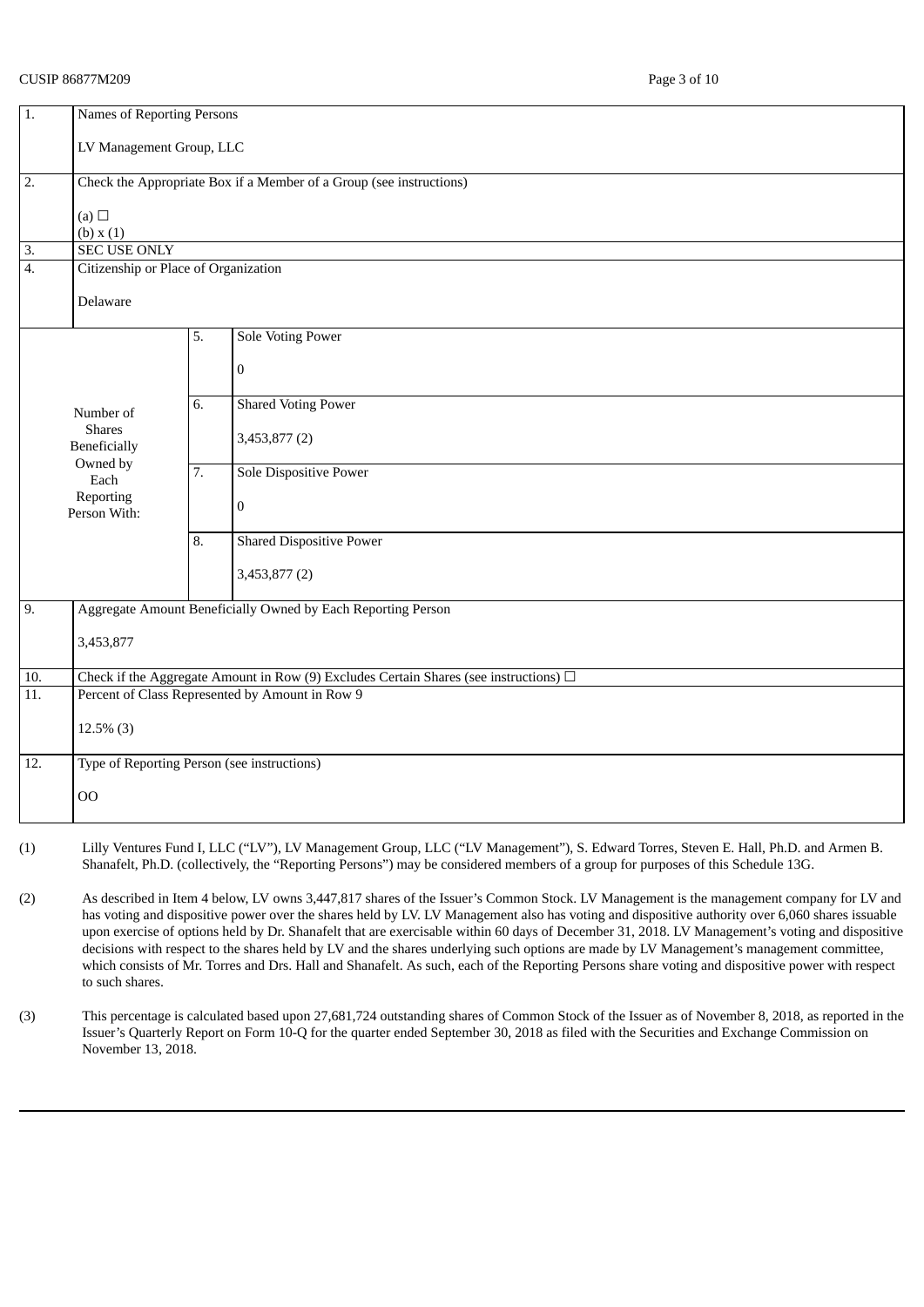# CUSIP 86877M209 Page 4 of 10

| $\overline{1}$ .  | <b>Names of Reporting Persons</b>                                                          |    |                                                                     |  |  |  |
|-------------------|--------------------------------------------------------------------------------------------|----|---------------------------------------------------------------------|--|--|--|
|                   |                                                                                            |    |                                                                     |  |  |  |
|                   | S. Edward Torres                                                                           |    |                                                                     |  |  |  |
| 2.                |                                                                                            |    | Check the Appropriate Box if a Member of a Group (see instructions) |  |  |  |
|                   |                                                                                            |    |                                                                     |  |  |  |
|                   | (a) $\Box$                                                                                 |    |                                                                     |  |  |  |
|                   | (b) x(1)                                                                                   |    |                                                                     |  |  |  |
| $\overline{3}$ .  | <b>SEC USE ONLY</b>                                                                        |    |                                                                     |  |  |  |
| 4.                | Citizenship or Place of Organization                                                       |    |                                                                     |  |  |  |
|                   | <b>United States</b>                                                                       |    |                                                                     |  |  |  |
|                   |                                                                                            |    |                                                                     |  |  |  |
|                   |                                                                                            | 5. | <b>Sole Voting Power</b>                                            |  |  |  |
|                   |                                                                                            |    |                                                                     |  |  |  |
|                   |                                                                                            |    | $\boldsymbol{0}$                                                    |  |  |  |
|                   |                                                                                            | 6. | <b>Shared Voting Power</b>                                          |  |  |  |
|                   | Number of                                                                                  |    |                                                                     |  |  |  |
|                   | <b>Shares</b>                                                                              |    | 3,453,877 (2)                                                       |  |  |  |
|                   | Beneficially<br>Owned by                                                                   |    |                                                                     |  |  |  |
|                   | Each                                                                                       | 7. | Sole Dispositive Power                                              |  |  |  |
|                   | Reporting                                                                                  |    |                                                                     |  |  |  |
|                   | Person With:                                                                               |    | $\boldsymbol{0}$                                                    |  |  |  |
|                   |                                                                                            | 8. | <b>Shared Dispositive Power</b>                                     |  |  |  |
|                   |                                                                                            |    |                                                                     |  |  |  |
|                   |                                                                                            |    | 3,453,877 (2)                                                       |  |  |  |
| 9.                |                                                                                            |    |                                                                     |  |  |  |
|                   |                                                                                            |    | Aggregate Amount Beneficially Owned by Each Reporting Person        |  |  |  |
|                   | 3,453,877                                                                                  |    |                                                                     |  |  |  |
|                   |                                                                                            |    |                                                                     |  |  |  |
| $\overline{10}$ . | Check if the Aggregate Amount in Row (9) Excludes Certain Shares (see instructions) $\Box$ |    |                                                                     |  |  |  |
| 11.               | Percent of Class Represented by Amount in Row 9                                            |    |                                                                     |  |  |  |
|                   |                                                                                            |    |                                                                     |  |  |  |
|                   | $12.5\%$ (3)                                                                               |    |                                                                     |  |  |  |
| 12.               | Type of Reporting Person (see instructions)                                                |    |                                                                     |  |  |  |
|                   |                                                                                            |    |                                                                     |  |  |  |
|                   | IN                                                                                         |    |                                                                     |  |  |  |
|                   |                                                                                            |    |                                                                     |  |  |  |

- (1) Lilly Ventures Fund I, LLC ("LV"), LV Management Group, LLC ("LV Management"), S. Edward Torres, Steven E. Hall, Ph.D. and Armen B. Shanafelt, Ph.D. (collectively, the "Reporting Persons") may be considered members of a group for purposes of this Schedule 13G.
- (2) As described in Item 4 below, LV owns 3,447,817 shares of the Issuer's Common Stock. LV Management is the management company for LV and has voting and dispositive power over the shares held by LV. LV Management also has voting and dispositive authority over 6,060 shares issuable upon exercise of options held by Dr. Shanafelt that are exercisable within 60 days of December 31, 2018. LV Management's voting and dispositive decisions with respect to the shares held by LV and the shares underlying such options are made by LV Management's management committee, which consists of Mr. Torres and Drs. Hall and Shanafelt. As such, each of the Reporting Persons share voting and dispositive power with respect to such shares.
- (3) This percentage is calculated based upon 27,681,724 outstanding shares of Common Stock of the Issuer as of November 8, 2018, as reported in the Issuer's Quarterly Report on Form 10-Q for the quarter ended September 30, 2018 as filed with the Securities and Exchange Commission on November 13, 2018.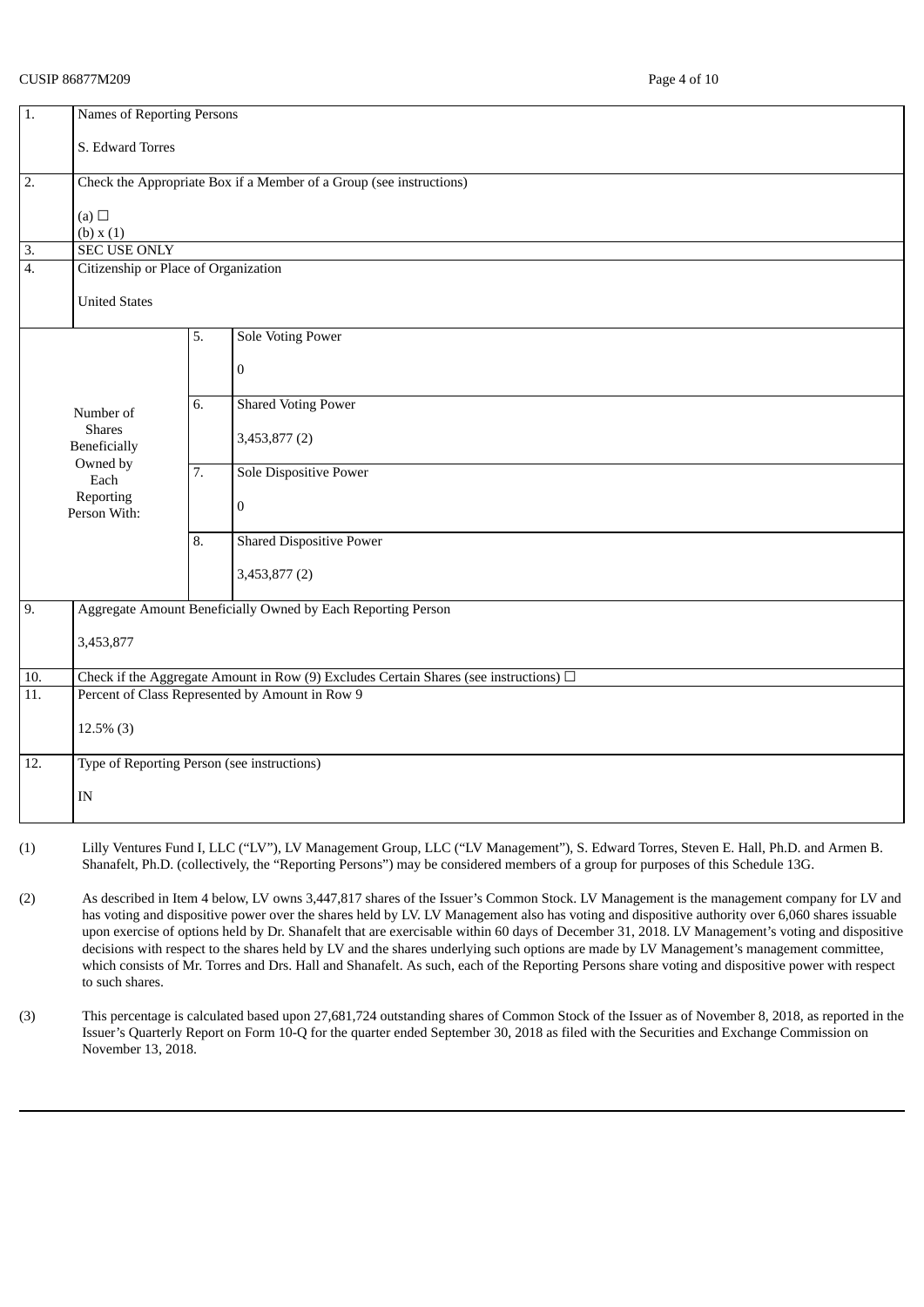# CUSIP 86877M209 Page 5 of 10

| $\overline{1}$ .        | <b>Names of Reporting Persons</b>                                                          |    |                                                                     |  |  |  |
|-------------------------|--------------------------------------------------------------------------------------------|----|---------------------------------------------------------------------|--|--|--|
|                         | Steven E. Hall, Ph.D.                                                                      |    |                                                                     |  |  |  |
|                         |                                                                                            |    |                                                                     |  |  |  |
| $\overline{2}$ .        |                                                                                            |    | Check the Appropriate Box if a Member of a Group (see instructions) |  |  |  |
|                         | (a) $\Box$                                                                                 |    |                                                                     |  |  |  |
|                         | (b) x(1)                                                                                   |    |                                                                     |  |  |  |
| $\overline{\mathbf{r}}$ | <b>SEC USE ONLY</b>                                                                        |    |                                                                     |  |  |  |
| $\overline{4}$ .        | Citizenship or Place of Organization                                                       |    |                                                                     |  |  |  |
|                         | <b>United States</b>                                                                       |    |                                                                     |  |  |  |
|                         |                                                                                            |    |                                                                     |  |  |  |
|                         |                                                                                            | 5. | <b>Sole Voting Power</b>                                            |  |  |  |
|                         |                                                                                            |    | $\pmb{0}$                                                           |  |  |  |
|                         |                                                                                            |    |                                                                     |  |  |  |
|                         | Number of                                                                                  | 6. | <b>Shared Voting Power</b>                                          |  |  |  |
|                         | <b>Shares</b>                                                                              |    |                                                                     |  |  |  |
|                         | Beneficially                                                                               |    | 3,453,877 (2)                                                       |  |  |  |
|                         | Owned by<br>Each                                                                           | 7. | Sole Dispositive Power                                              |  |  |  |
|                         | Reporting                                                                                  |    |                                                                     |  |  |  |
|                         | Person With:                                                                               |    | $\boldsymbol{0}$                                                    |  |  |  |
|                         |                                                                                            | 8. | <b>Shared Dispositive Power</b>                                     |  |  |  |
|                         |                                                                                            |    |                                                                     |  |  |  |
|                         |                                                                                            |    | 3,453,877 (2)                                                       |  |  |  |
| 9.                      |                                                                                            |    | Aggregate Amount Beneficially Owned by Each Reporting Person        |  |  |  |
|                         |                                                                                            |    |                                                                     |  |  |  |
|                         | 3,453,877                                                                                  |    |                                                                     |  |  |  |
| 10.                     | Check if the Aggregate Amount in Row (9) Excludes Certain Shares (see instructions) $\Box$ |    |                                                                     |  |  |  |
| 11.                     | Percent of Class Represented by Amount in Row 9                                            |    |                                                                     |  |  |  |
|                         |                                                                                            |    |                                                                     |  |  |  |
|                         | $12.5\%$ (3)                                                                               |    |                                                                     |  |  |  |
| 12.                     | Type of Reporting Person (see instructions)                                                |    |                                                                     |  |  |  |
|                         |                                                                                            |    |                                                                     |  |  |  |
|                         | $\ensuremath{\text{IN}}$                                                                   |    |                                                                     |  |  |  |
|                         |                                                                                            |    |                                                                     |  |  |  |

- (1) Lilly Ventures Fund I, LLC ("LV"), LV Management Group, LLC ("LV Management"), S. Edward Torres, Steven E. Hall, Ph.D. and Armen B. Shanafelt, Ph.D. (collectively, the "Reporting Persons") may be considered members of a group for purposes of this Schedule 13G.
- (2) As described in Item 4 below, LV owns 3,447,817 shares of the Issuer's Common Stock. LV Management is the management company for LV and has voting and dispositive power over the shares held by LV. LV Management also has voting and dispositive authority over 6,060 shares issuable upon exercise of options held by Dr. Shanafelt that are exercisable within 60 days of December 31, 2018. LV Management's voting and dispositive decisions with respect to the shares held by LV and the shares underlying such options are made by LV Management's management committee, which consists of Mr. Torres and Drs. Hall and Shanafelt. As such, each of the Reporting Persons share voting and dispositive power with respect to such shares.
- (3) This percentage is calculated based upon 27,681,724 outstanding shares of Common Stock of the Issuer as of November 8, 2018, as reported in the Issuer's Quarterly Report on Form 10-Q for the quarter ended September 30, 2018 as filed with the Securities and Exchange Commission on November 13, 2018.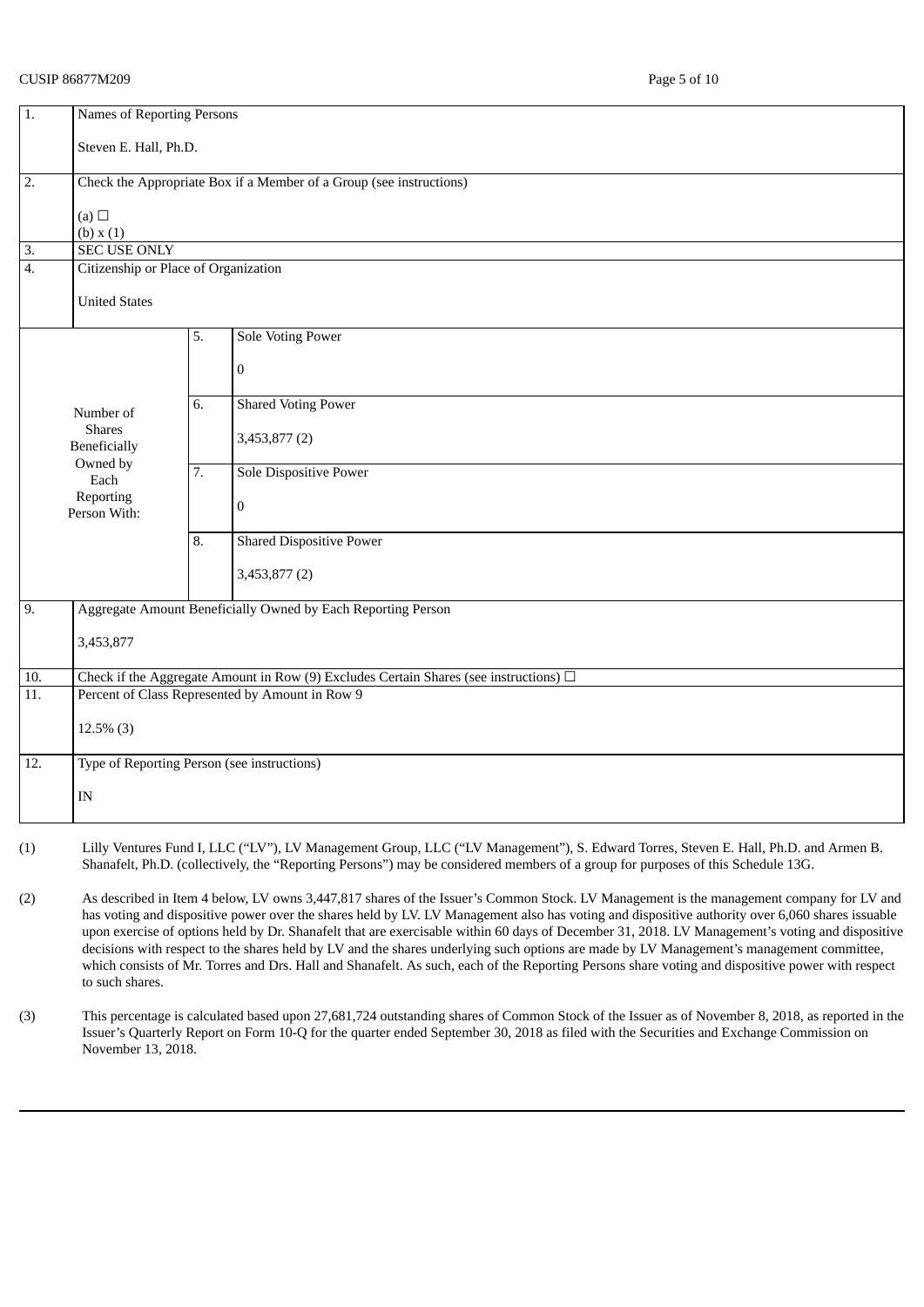# CUSIP 86877M209 Page 6 of 10

| 1.                | <b>Names of Reporting Persons</b>                                                          |    |                                                                     |  |  |
|-------------------|--------------------------------------------------------------------------------------------|----|---------------------------------------------------------------------|--|--|
|                   | Armen B. Shanafelt, Ph.D.                                                                  |    |                                                                     |  |  |
| $\overline{2}$ .  |                                                                                            |    | Check the Appropriate Box if a Member of a Group (see instructions) |  |  |
|                   | (a) $\Box$<br>(b) x(1)                                                                     |    |                                                                     |  |  |
| $\overline{3}$ .  | <b>SEC USE ONLY</b>                                                                        |    |                                                                     |  |  |
| $\overline{4}$ .  | Citizenship or Place of Organization                                                       |    |                                                                     |  |  |
|                   | <b>United States</b>                                                                       |    |                                                                     |  |  |
|                   |                                                                                            | 5. | <b>Sole Voting Power</b>                                            |  |  |
|                   |                                                                                            |    | $\boldsymbol{0}$                                                    |  |  |
|                   | Number of                                                                                  | 6. | <b>Shared Voting Power</b>                                          |  |  |
|                   | <b>Shares</b><br><b>Beneficially</b><br>Owned by                                           |    | 3,453,877 (2)                                                       |  |  |
|                   | Each                                                                                       | 7. | Sole Dispositive Power                                              |  |  |
|                   | Reporting<br>Person With:                                                                  |    | $\boldsymbol{0}$                                                    |  |  |
|                   |                                                                                            | 8. | <b>Shared Dispositive Power</b>                                     |  |  |
|                   |                                                                                            |    | 3,453,877 (2)                                                       |  |  |
| 9.                |                                                                                            |    | Aggregate Amount Beneficially Owned by Each Reporting Person        |  |  |
|                   | 3,453,877                                                                                  |    |                                                                     |  |  |
| 10.               | Check if the Aggregate Amount in Row (9) Excludes Certain Shares (see instructions) $\Box$ |    |                                                                     |  |  |
| 11.               | Percent of Class Represented by Amount in Row 9                                            |    |                                                                     |  |  |
|                   | $12.5\%$ (3)                                                                               |    |                                                                     |  |  |
| $\overline{12}$ . | Type of Reporting Person (see instructions)                                                |    |                                                                     |  |  |
|                   | $\mathbf{IN}$                                                                              |    |                                                                     |  |  |
|                   |                                                                                            |    |                                                                     |  |  |

- (1) Lilly Ventures Fund I, LLC ("LV"), LV Management Group, LLC ("LV Management"), S. Edward Torres, Steven E. Hall, Ph.D. and Armen B. Shanafelt, Ph.D. (collectively, the "Reporting Persons") may be considered members of a group for purposes of this Schedule 13G.
- (2) As described in Item 4 below, LV owns 3,447,817 shares of the Issuer's Common Stock. LV Management is the management company for LV and has voting and dispositive power over the shares held by LV. LV Management also has voting and dispositive authority over 6,060 shares issuable upon exercise of options held by Dr. Shanafelt that are exercisable within 60 days of December 31, 2018. LV Management's voting and dispositive decisions with respect to the shares held by LV and the shares underlying such options are made by LV Management's management committee, which consists of Mr. Torres and Drs. Hall and Shanafelt. As such, each of the Reporting Persons share voting and dispositive power with respect to such shares.
- (3) This percentage is calculated based upon 27,681,724 outstanding shares of Common Stock of the Issuer as of November 8, 2018, as reported in the Issuer's Quarterly Report on Form 10-Q for the quarter ended September 30, 2018 as filed with the Securities and Exchange Commission on November 13, 2018.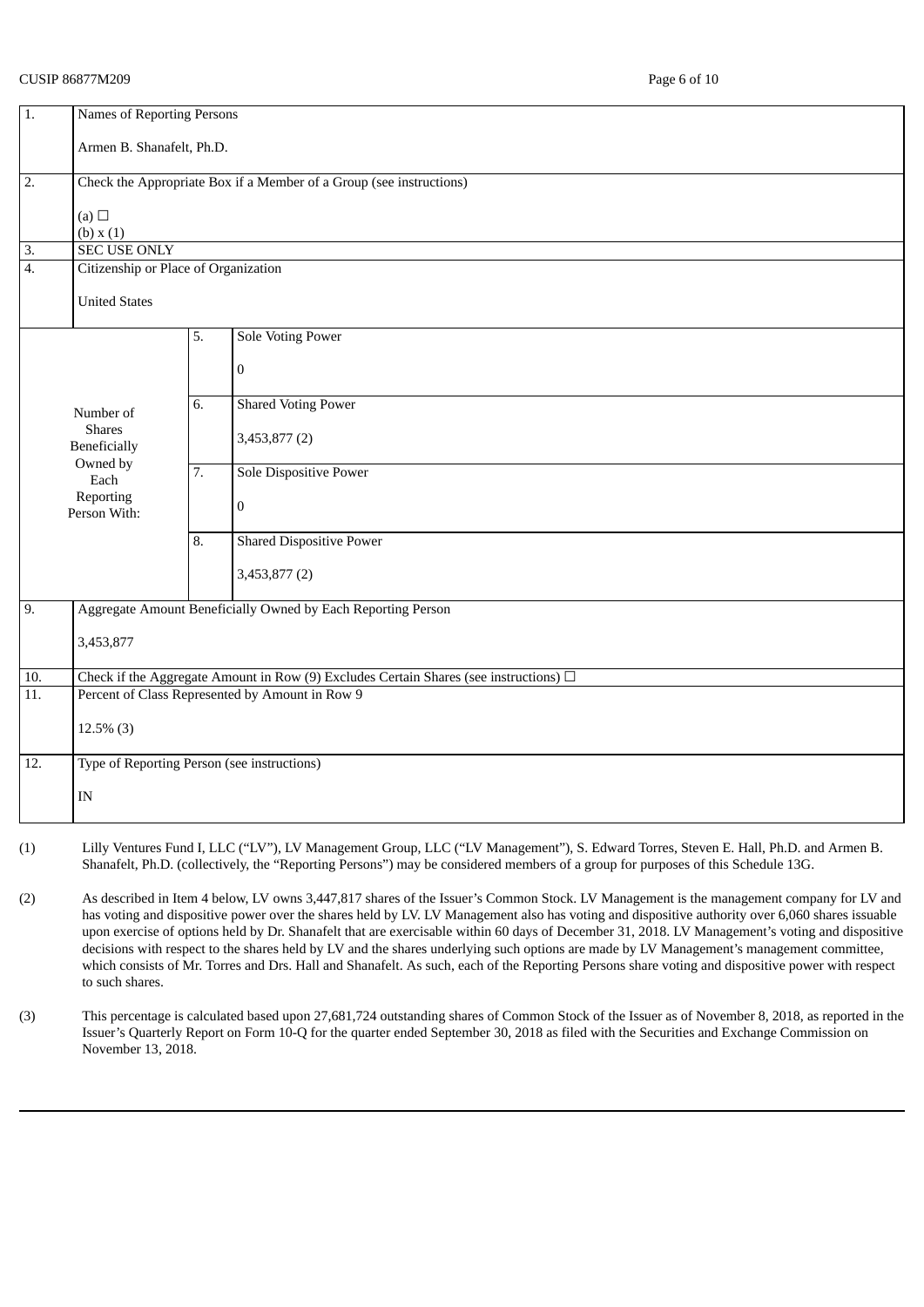| Item $1(a)$ . | Name of Issuer: Surface Oncology, Inc.                                                                                                                                                                                                                                                                                                |  |  |  |  |
|---------------|---------------------------------------------------------------------------------------------------------------------------------------------------------------------------------------------------------------------------------------------------------------------------------------------------------------------------------------|--|--|--|--|
| Item $1(b)$ . | Address of Issuer's Principal Executive Offices:<br>50 Hampshire Street, 8 <sup>th</sup> Floor<br>Cambridge, MA 02139                                                                                                                                                                                                                 |  |  |  |  |
| Item $2(a)$ . | Name of Person Filing:                                                                                                                                                                                                                                                                                                                |  |  |  |  |
|               | Lilly Ventures Fund I, LLC<br>(i)<br>LV Management Group, LLC<br>(ii)<br>S. Edward Torres<br>(iii)<br>Steven E. Hall, Ph.D.<br>(iv)<br>Armen B. Shanafelt, Ph.D.<br>(v)                                                                                                                                                               |  |  |  |  |
| Item $2(b)$ . | Address of Principal Business Office or, if none, Residence: The address and principal business office of the Reporting Person is:<br>c/o LV Management Group, LLC<br>115 West Washington Street, Suite 1680-South<br>Indianapolis, Indiana 46204.                                                                                    |  |  |  |  |
| Item $2(c)$ . | Citizenship:                                                                                                                                                                                                                                                                                                                          |  |  |  |  |
|               | Lilly Ventures Fund I, LLC<br>Delaware limited liability company<br>(i)<br>LV Management Group, LLC<br>Delaware limited liability company<br>(ii)<br>S. Edward Torres<br><b>United States citizen</b><br>(iii)<br>Steven E. Hall, Ph.D.<br>United States citizen<br>(iv)<br>Armen B. Shanafelt, Ph.D.<br>United States citizen<br>(v) |  |  |  |  |
| Item $2(d)$ . | <b>Title of Class of Securities:</b>                                                                                                                                                                                                                                                                                                  |  |  |  |  |
|               | Common Stock                                                                                                                                                                                                                                                                                                                          |  |  |  |  |
| Item $2(e)$ . | <b>CUSIP Number:</b>                                                                                                                                                                                                                                                                                                                  |  |  |  |  |
|               | 86877M209                                                                                                                                                                                                                                                                                                                             |  |  |  |  |
| Item 3.       | If this statement is filed pursuant to §§240.13d-1(b), or 240.13d-2(b) or (c), check whether the person filing is a:                                                                                                                                                                                                                  |  |  |  |  |

Not applicable.

# **Item 4. Ownership**

The following information with respect to the beneficial ownership of the Common Stock by the Reporting Persons filing this statement on Schedule 13G is provided as of December 31, 2018:

|                            | <b>Number of Shares</b>    |                        |            |                 |                   |                     |            |
|----------------------------|----------------------------|------------------------|------------|-----------------|-------------------|---------------------|------------|
|                            | <b>Power to Dispose or</b> |                        |            |                 | <b>Beneficial</b> |                     |            |
|                            |                            | Power to Vote or       |            | <b>Direct</b>   |                   |                     | Ownership  |
|                            | Held                       | <b>Direct the Vote</b> |            | the Disposition |                   | <b>Beneficially</b> | Percentage |
| <b>Reporting Person</b>    | <b>Directly</b>            | <b>Sole</b>            | Shared (1) | Sole            | Shared (1)        | Owned               | (2)        |
| Lilly Ventures Fund I, LLC | 3.447,817                  | $\overline{0}$         | 3,447,817  | $\bf{0}$        | 3,447,817         | 3,447,817           | 12.5%      |
| LV Management Group, LLC   | 0                          | $\mathbf{0}$           | 3,453,877  | $\mathbf{0}$    | 3,453,877         | 3,453,877           | 12.5%      |
| S. Edward Torres           | 0                          | $\overline{0}$         | 3,453,877  | $\overline{0}$  | 3,453,877         | 3,453,877           | 12.5%      |
| Steven E. Hall, Ph.D.      | 0                          | $\boldsymbol{0}$       | 3,453,877  | $\mathbf{0}$    | 3,453,877         | 3,453,877           | 12.5%      |
| Armen B. Shanafelt, Ph.D.  | 6.060                      | $\mathbf{0}$           | 3,453,877  | $\overline{0}$  | 3,453,877         | 3,453,877           | 12.5%      |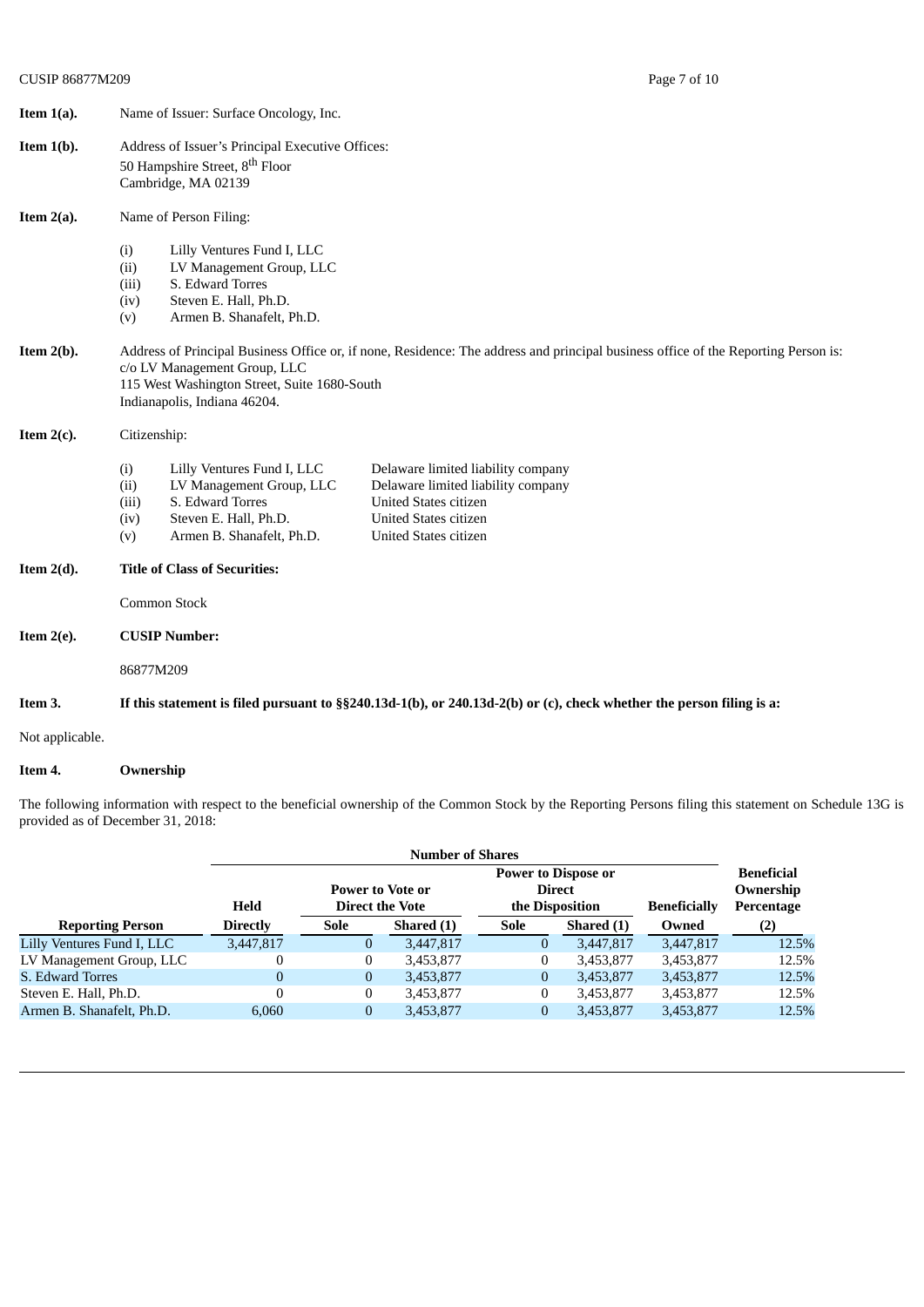#### CUSIP 86877M209 Page 8 of 10

- (1) LV Management is the management company for LV and has voting and dispositive power over the shares held by LV. LV Management also has voting and dispositive authority over 6,060 shares issuable upon exercise of options held by Dr. Shanafelt that are exercisable within 60 days of December 31, 2018. LV Management's voting and dispositive decisions with respect to the shares held by LV and the shares underlying such options are made by LV Management's management committee, which consists of Mr. Torres and Drs. Hall and Shanafelt. As such, each of the Reporting Persons share voting and dispositive power with respect to such shares.
- (2) This percentage is calculated based upon 27,681,724 outstanding shares of Common Stock of the Issuer as of November 8, 2018, as reported in the Issuer's Quarterly Report on Form 10-Q for the quarter ended September 30, 2018 as filed with the Securities and Exchange Commission on November 13, 2018.

#### **Item 5. Ownership of 5 Percent or Less of a Class**

If this statement is being filed to report the fact that as of the date hereof the reporting person has ceased to be the beneficial owner of more than 5 percent of the class of securities, check the following  $\square$ .

#### **Item 6. Ownership of More than 5 Percent on Behalf of Another Person**

Eli Lilly and Company, as the holder of an economic interest in LV, has the right to receive dividends from, or the proceeds from the sale of, a portion of the securities reported herein.

#### Item 7. Identification and Classification of the Subsidiary Which Acquired the Security Being Reported on By the Parent Holding **Company or Control Person.**

Not applicable.

| Item 8. | <b>Identification and Classification of Members of the Group</b> |
|---------|------------------------------------------------------------------|
|         |                                                                  |

Not applicable.

**Item 9. Notice of Dissolution of a Group**

Not applicable.

**Item 10. Certification**

Not applicable.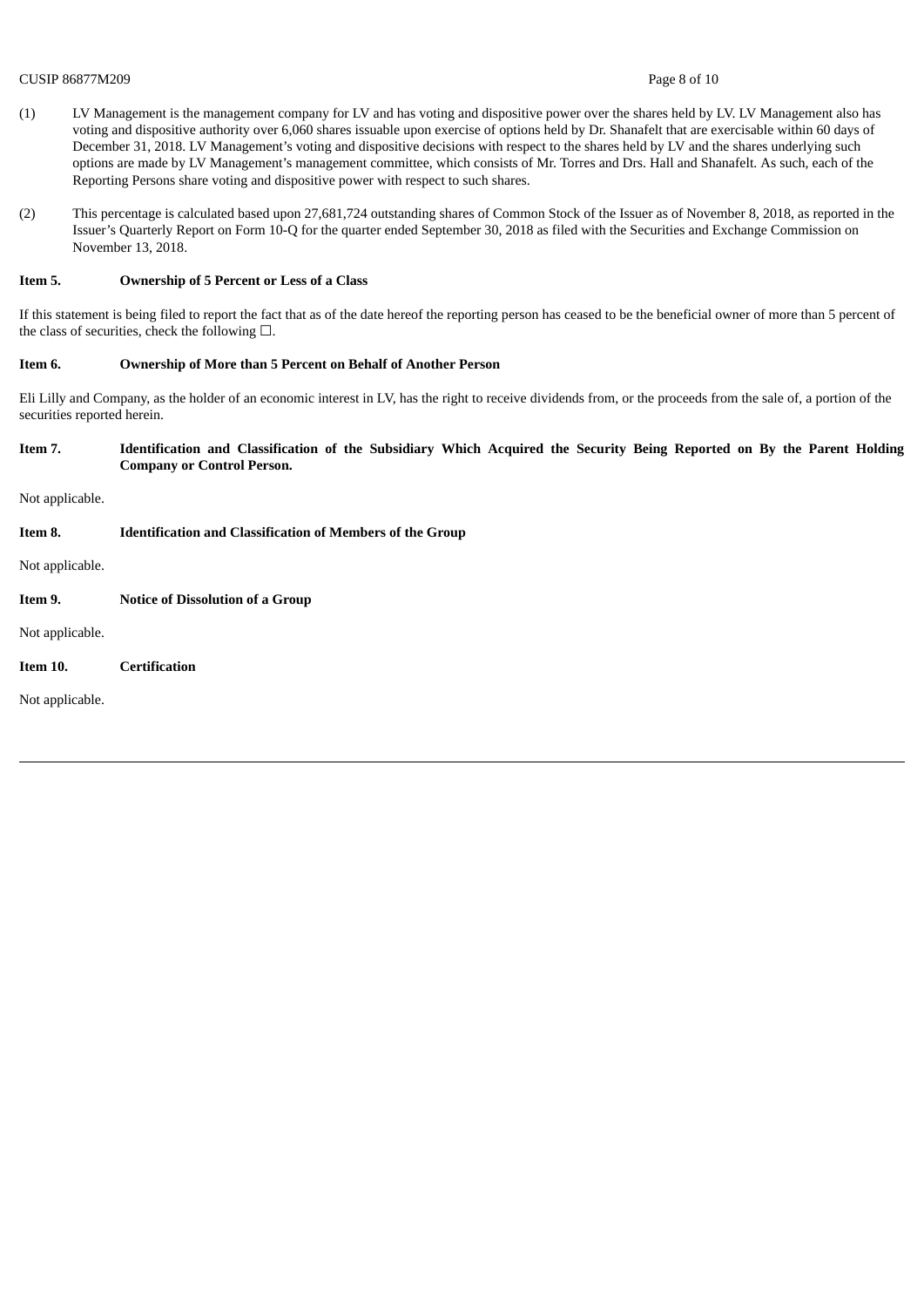# **SIGNATURES**

After reasonable inquiry and to the best of my knowledge and belief, I certify that the information set forth in this statement is true, complete and correct.

Dated: February 14, 2019

LILLY VENTURES FUND I, LLC

By: LV Management Group, LLC

By: /s/ S. Edward Torres<br>Name: 5. Edward Torres Name: **S. Edward Torres**<br>Title: **Managing Directo Managing Director** 

LV MANAGEMENT GROUP, LLC

| By:                       | /s/ S. Edward Torres     |  |  |  |  |
|---------------------------|--------------------------|--|--|--|--|
| Name:                     | S. Edward Torres         |  |  |  |  |
| Title:                    | <b>Managing Director</b> |  |  |  |  |
|                           |                          |  |  |  |  |
|                           | /s/ S. Edward Torres     |  |  |  |  |
| S. EDWARD TORRES          |                          |  |  |  |  |
|                           |                          |  |  |  |  |
| /s/ Steven E. Hall, Ph.D. |                          |  |  |  |  |
|                           | STEVEN E. HALL PH.D      |  |  |  |  |
|                           |                          |  |  |  |  |

/s/ Armen B. Shanafelt, Ph.D. ARMEN B. SHANAFELT, PH.D